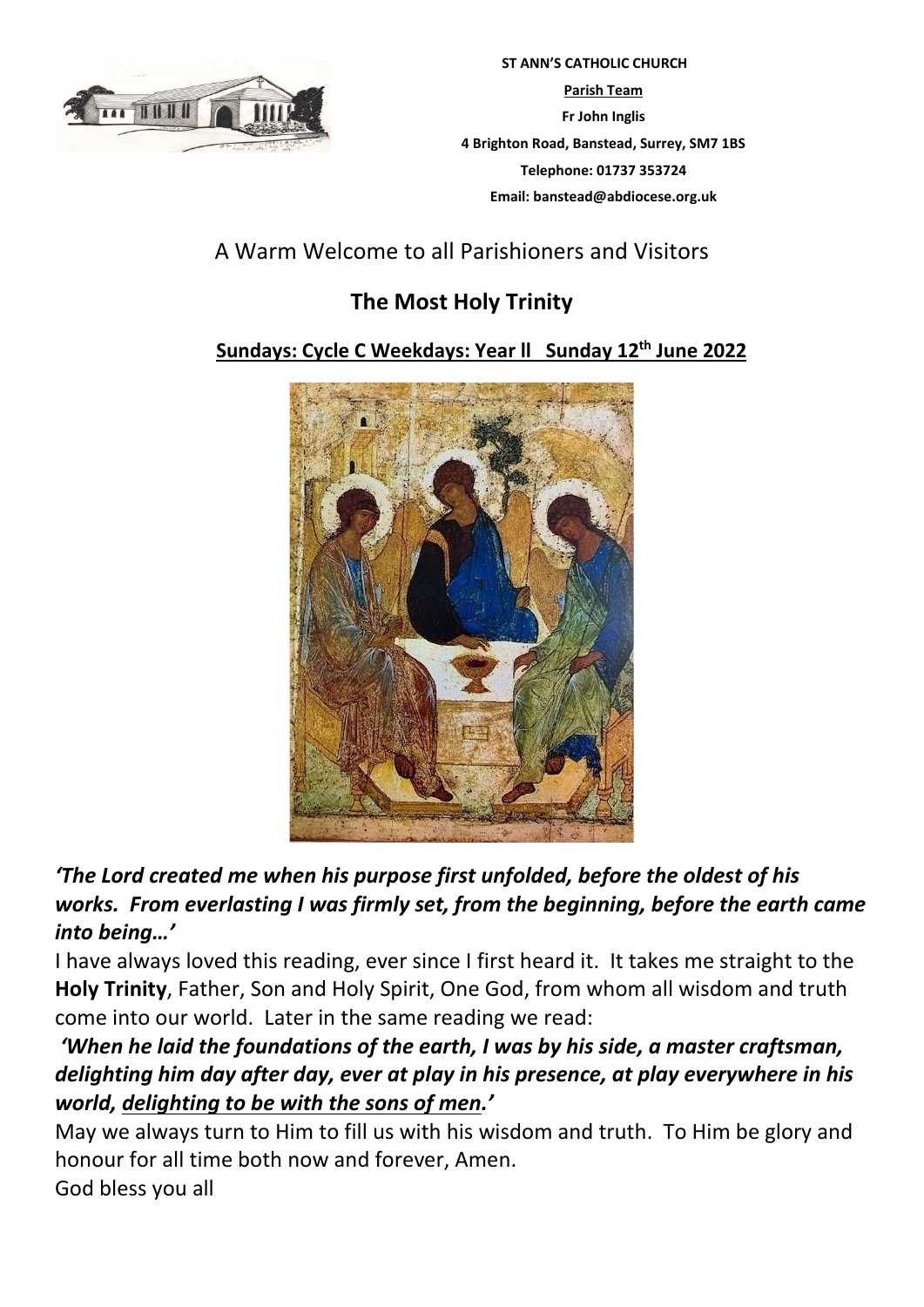#### RECENTLY DECEASED **Janet Williams RIP**

Please pray for the repose of the soul of Janet Williams who died this week, Janet was well known to many here at St Ann's. Please keep her son Gavin her daughter Kate and all her family and friends in your prayers at this sad time.

## REQUIEM MASS FOR

MAUREEN GODDARD RIP The Requiem Mass for Maureen Goddard will be held on **Friday 17th June 2022 at 11:00am**, at St John the Evangelist Catholic Church, The Avenue, Tadworth, Surrey KT20 5AB.

#### RETURNING TO MASS AT PENTECOST - AN INVITATION FROM THE BISHOPS OF ENGLAND AND WALES

'This is the bread come down from heaven' (John 6:58)

Please see the article

[https://www.abdiocese.org.uk/news/the](https://www.abdiocese.org.uk/news/the-sunday-obligation-returning-to-mass-at-pentecost)[sunday-obligation-returning-to-mass-at](https://www.abdiocese.org.uk/news/the-sunday-obligation-returning-to-mass-at-pentecost)[pentecost](https://www.abdiocese.org.uk/news/the-sunday-obligation-returning-to-mass-at-pentecost) Also on our website from the Bishops of England and wales Conference regarding the obligation of returning to Mass[.www.stannsbanstead.com](http://www.stannsbanstead.com/)

# BEREAVEMENT CAFE

Are you struggling with bereavement or loss? Would it help to have someone to talk to? We have bereavement supporters trained to listen, support, and accompany people experiencing grief**. Call Joanna Stewart on 01737 355523 or Paula Thomas on 07710 099682** 

## CHURCH VOLUNTEERS NEEDED

We are looking for some volunteers to add to our existing teams of **Church cleaners** and **flower arrangers.**

It can be as much or as little time as you can manage.

If you can help with the **flowers** or would like to know more, please contact Sue at [sue\\_hawkes@yahoo.co.uk](mailto:sue_hawkes@yahoo.co.uk)

If you can help with the **cleaning**, please contact the parish office

[banstead@abdiocese.org.uk](mailto:banstead@abdiocese.org.uk)

Many thanks.

## ST ANN'S CHOIR NEEDS YOU!



Do you enjoy singing hymns at Mass?

Did you miss liturgical music during the Covid restrictions?

We have had a choir at St Ann's for many years and are looking for new members.

We would welcome men or women of any age; parents could join with their children.

There are no auditions and you do not have to be able to read music.

We practise on Wednesday evenings at 7:30 until about 8:30 or 9 o'clock.

Belonging to a choir is a good way to get to know a wider range of parishioners; and members have the opportunity to become involved in some Diocesan services at Arundel Cathedral.

If you are interested, please speak to Sheila Bonner or Flick Saunders after the 10:00 Mass; or you can contact Flick on 07710 262228, or email Sheila on [p.bonner53@btinternet.com](mailto:p.bonner53@btinternet.com)

#### SVP FOOD COLLECTION FOR THE LOCAL FOODBANK

For the Food List: Go to our website at [http://www.stannsbanstead.comf](http://www.stannsbanstead.com/)or an updated list, or visit

[https://epsomewell.foodbank.org.uk/give](https://epsomewell.foodbank.org.uk/give-help/donate-food/)[help/donate-food/](https://epsomewell.foodbank.org.uk/give-help/donate-food/)

#### THE WORLD MEETING OF FAMILIES

The World Meeting of Families happens every 3 years celebrating the wonder that lies within family life. Traditionally the event has been held in different locations across the world but with an eye to conserving the planet's resources this year we have been invited to celebrate this in our own local parishes **22-26 June 2022**. To see what is on offer please visit w: [www.romefamily2022.com/en.](http://www.romefamily2022.com/en) The Diocese has distributed prayer cards with a special prayer for families to pray together at home but there are lots of ways to get involved, to share your ideas for celebrating or find out more please E: [Katherine.bergin@abdiocese.org.uk](mailto:Katherine.bergin@abdiocese.org.uk)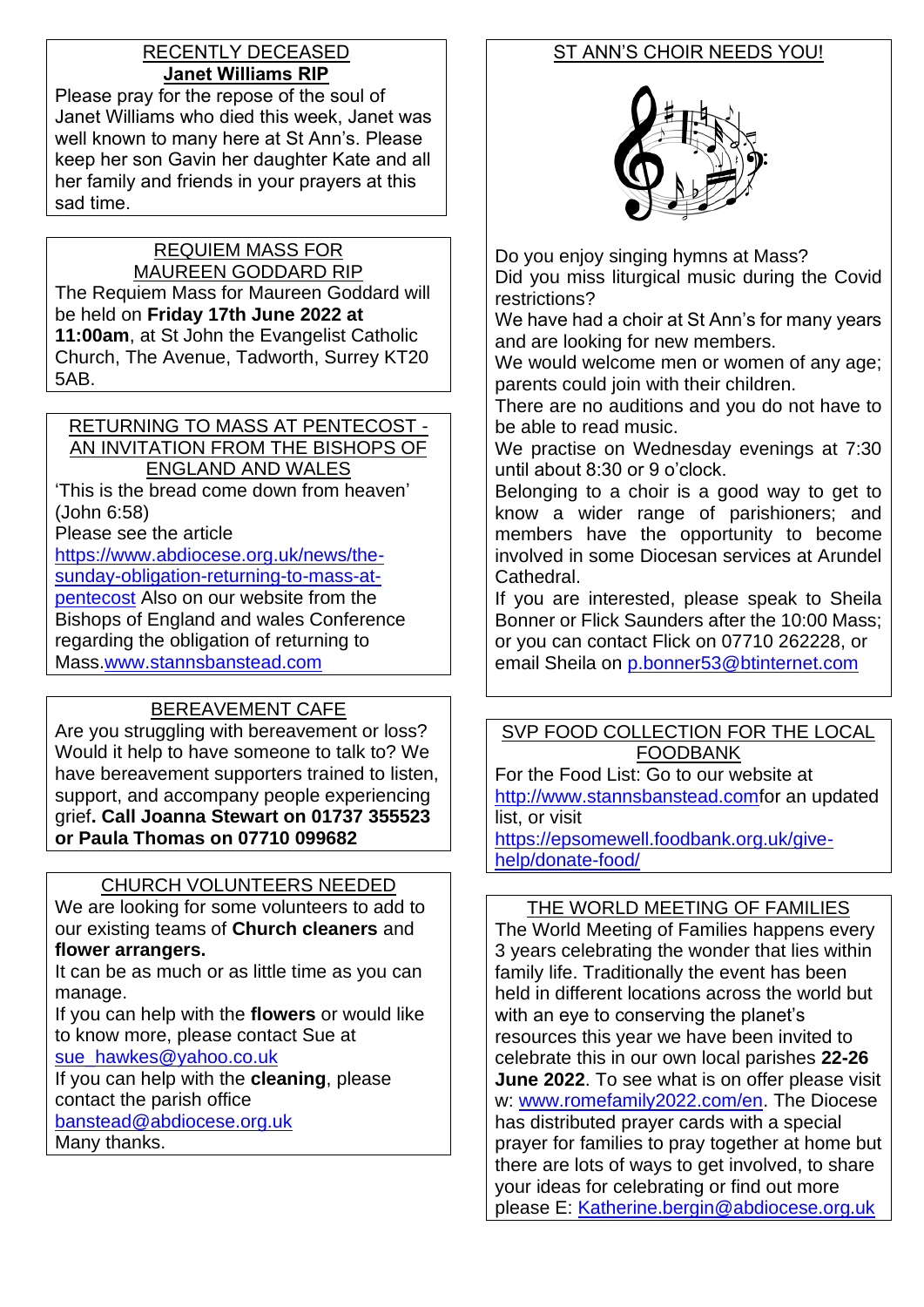### FIRST HOLY COMMUNION DRESSES

We have been kindly donated two long length First Holy Communion dress, which are no longer needed and wondered if any parishioners would like them for their own child or a relative/friend that you know may need one. If interested, please contact the parish office and a picture can be emailed to you or you can pop in the office. [banstead@abdiocese.org.uk](mailto:banstead@abdiocese.org.uk)

# PARISH SOCIAL LIFE

A date for your diary. Parish Mass, Barbecue on **Sunday 10th July 2022.** There will be a second Collection towards the food for this event on Sunday 3rd July.

## YOUNG ADULTS (18-35) NORTH DOWNS

WALK – SATURDAY 2 JULY 11.30-3PM We gather together for Mass at St Joseph's in Dorking and then explore the local area together, joined by members of the Diocesan Vocations Team – have your best questions ready! Contact our Diocesan Youth Adviser E[:lizzie.wakeling@abdiocese.org.uk](mailto:lizzie.wakeling@abdiocese.org.uk) for more information.

## THEASCENT BOOKINGS ARE OPEN!

This amazing project for teenagers in year 10, 11 or 12 will help them grow in faith and confidence, as they explore what it means to be Catholic with other likeminded individuals. Contact our Diocesan Youth Adviser E[:lizzie.wakeling@abdiocese.org.uk](mailto:lizzie.wakeling@abdiocese.org.uk) or visit W[:www.theascentuk.co.uk](http://www.theascentuk.co.uk/) for more information.

#### CATHOLIC CERTIFICATE IN RELIGIOUS STUDIES (CCRS)

This course, which is for anyone interested in finding out more about their faith, begins again in the Diocese in the Autumn. For more information, please contact the Formation Adviser, Jon Harman E[:jon.harman@abdiocese.org.uk](mailto:jon.harman@abdiocese.org.uk)

#### PLEASE PRAY FOR THOSE IN OUR PARISH WHO ARE SICK Helen Guinness **Freda Griffiths** Karen Murray Maureen Reilly Bob Graham | Eileen Graham Indira Louis **Ashlee Rodgers** Christian Requena Gillian Doherty Wendy Counsell **Joshua Anderson** Damian Poole **Guilherme Guedes** Michael Monaco Allan Norman Josie Monaco Edmund Louis Helen Kershaw | Michael Ashman Jane Scargill Jake Brauer Jonathan Lewis Susan Smith Cyrus Pascoe | Peter Baikie David Ibbs **Arthur Harding** Amy Grey Stephen Martin Angela MacDonald | Sean Gilligan Gillian Wooldridge Spencer Thorpe Catherine Roberts James Joseph Trish Nathan **Cathy Paxton** Donato Marchese

SECOND COLLECTIONS This **Sunday 12th June** – None.

Next Sunday 19<sup>th</sup> June - Day for Life. Focusing this year on care of the elderly.

Sunday 3rd July - Food for the parish BBQ.

Sunday 10<sup>th</sup> July - Sea Sunday.

#### CHILDREN'S RIDDLES

1.When is a brown dog not a brown dog? 2.Why does a tiger have stripes? 3.Where are the Andes?

#### THE JOHN FISHER SCHOOL - VACANCY

We currently have a vacancy for a Cover Coordinator / Supervisor from September 2022. Please visit the school's website for further information.

www.iohnfisherschool.org/ourschool/career-opportunities